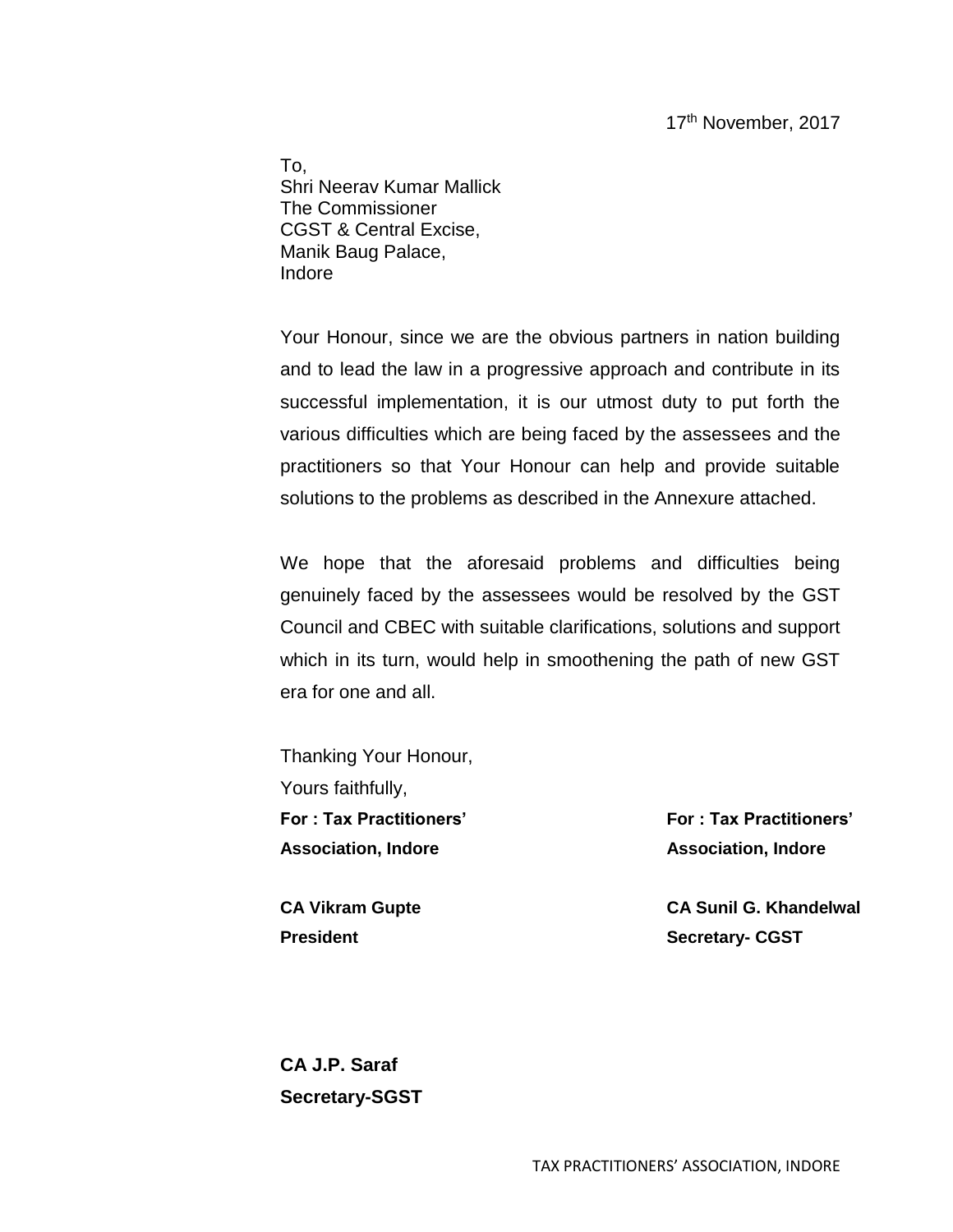## **ISSUES AND SUGGESTION RELATING TO GST**

## **17TH Nov. 2017**

| S.No.          | <b>Issue</b>                                                                                                              | <b>Problem</b>                                                                                                                                                                                                                                                                                                                                     | <b>Solution</b>                                                                                                                                                                                                                       |
|----------------|---------------------------------------------------------------------------------------------------------------------------|----------------------------------------------------------------------------------------------------------------------------------------------------------------------------------------------------------------------------------------------------------------------------------------------------------------------------------------------------|---------------------------------------------------------------------------------------------------------------------------------------------------------------------------------------------------------------------------------------|
| 1              | Mass letters for non filing of<br>GSTR-3B-<br>Tele-call for filing of GSTR-<br>3B<br>Visit to premises of the<br>assessee | -Letters have been send to<br>assessee who have already filed<br>the GSTR-3B of July & Aug.<br>- Notices send to the Assessee<br>who have cancel their registration.<br>- Tele-calling to the<br>Director/Partner is causing<br>problem<br>-GSTR-3B of Aug. & Sep could<br>not be filed because of facility of<br>Edit of GSTR-3B not yet started. | -Updated Data should<br>be called from GSTN<br>portal.<br>-Remove the assesse<br>who have cancel the<br>registration from the<br>data base.<br>-Personal Visit should<br>be avoided.                                                  |
| $\overline{2}$ | Facility of Editing of GSTR-<br>3B                                                                                        | -The GSTR-3B cannot be edited<br>after Submit, if any mistake came<br>to known while adjustment of Tax<br>Payment.<br>- The return could not be filed<br>because of error in Tax Payment.<br>- Monthly return has been made<br>compulsory till the month of<br>March, 2018, Mistake may happen<br>in future also,                                  | Facility of Editing of<br>GSTR-3B should be<br>available till filing of<br>Return for all months<br>even after submit but<br>before filing. Hence<br>editing be allowed till<br>filing of the return by the<br>system for all months. |
| 3              | Refund of Supply to SEZ                                                                                                   | There is no guideline/Circular/<br>Trade Notice for refund of supply<br>to SEZ                                                                                                                                                                                                                                                                     | The Trade Notice may<br>be issued for<br>acceptance of manual<br>application of refund.<br>Refer Circular no.<br>17/17/2017-GST dated<br>15/11/2017                                                                                   |
| $\overline{4}$ | <b>Refund of Export of Services</b>                                                                                       | There is no guideline/Circular/<br>Trade Notice for refund of export<br>of services                                                                                                                                                                                                                                                                | The Trade Notice may<br>be issued for<br>acceptance of manual<br>application of refund<br>Refer Circular no.<br>17/17/2017-GST dated<br>15/11/2017                                                                                    |
| 5              | Non assessee Registration<br>under Service Tax and<br><b>Central Excise</b>                                               | -The assessee who is not<br>registered under the Central<br>Excise or Service Tax and would<br>like to file the appeal before<br>Commissioner (Appeal) or<br>Tribunal, unable to pay Pre-<br>deposit.<br>-If any arrear amount is to be paid<br>by such assessee during the<br>investigation or suo-motto, unable                                  | Either online non<br>assessee registration on<br>aces portal should be<br>re-activated.<br>Or<br>Offline registration may<br>be granted by the<br>jurisdictional officer.<br>Suitable instruction may<br>be issued.                   |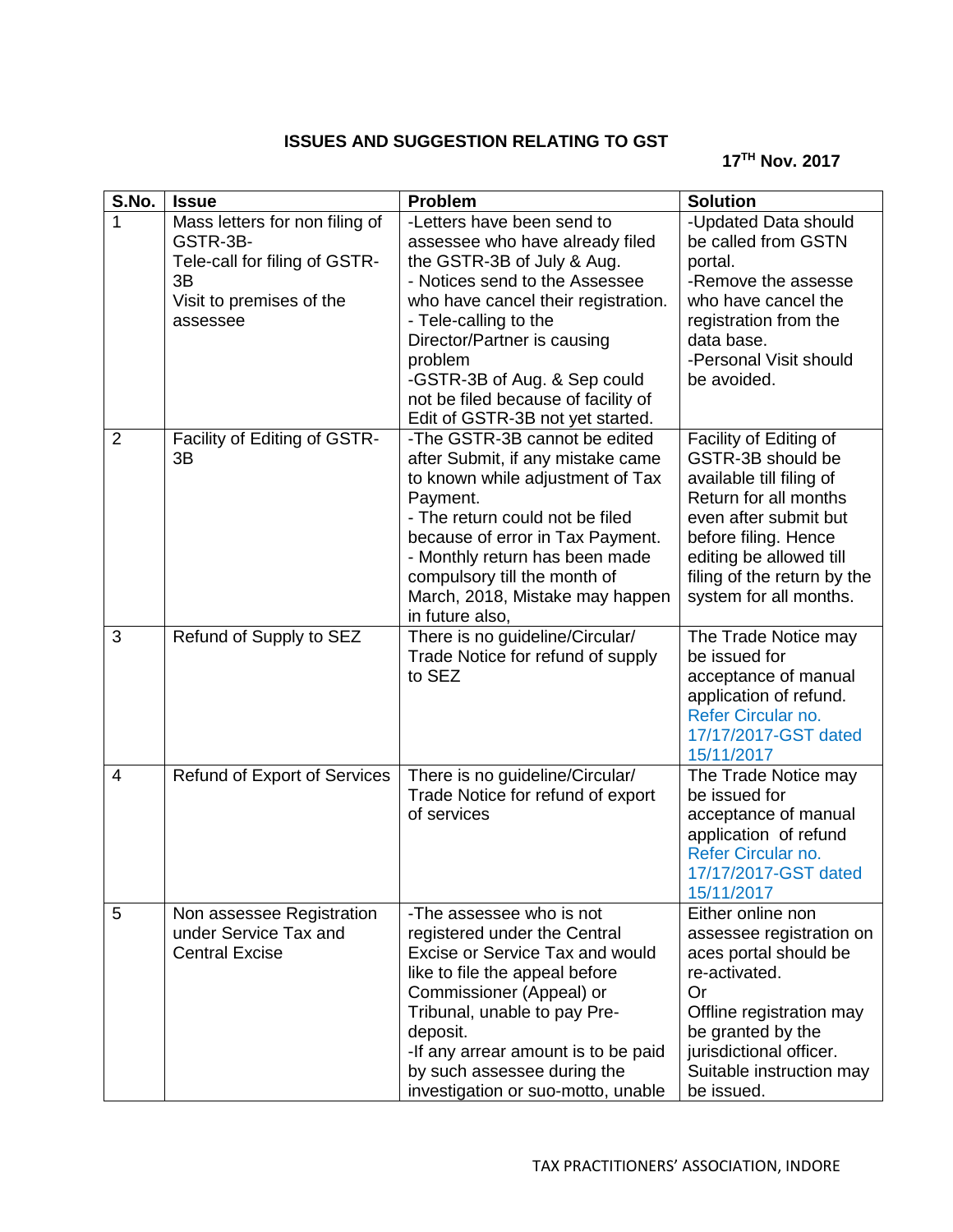|                |                                                                                                                                                                                                                                       | to make the payment of such<br>tax/duty.<br>If duty/tax is recoverable under the<br>appeal or revision, how he can get<br>registration under the GST.                                                                                                                                                                                                                                                                            | It is informed that a<br>letter from jurisdictional<br>officer can be obtained<br>to pre-deposit tax<br>directly in bank.                                                                                                                 |
|----------------|---------------------------------------------------------------------------------------------------------------------------------------------------------------------------------------------------------------------------------------|----------------------------------------------------------------------------------------------------------------------------------------------------------------------------------------------------------------------------------------------------------------------------------------------------------------------------------------------------------------------------------------------------------------------------------|-------------------------------------------------------------------------------------------------------------------------------------------------------------------------------------------------------------------------------------------|
| 6              | Payment of arrear of Service<br>tax or Central Excise for the<br>period prior to 30.6.2017.<br>The return filed cannot be<br>revised electronically.<br>The assessee either cancels<br>the registration or not<br>migrated under GST. | If any registered assessee would<br>like to make the payment of arrear<br>of service tax or central excise<br>duty suo-motto after the due date<br>for filing of revised return, how he<br>can intimate to the department.<br>If duty/tax is recoverable under the<br>assessment or appeal<br>proceedings, how he can get<br>registration under the GST, if has<br>already cancel the registration or<br>not migrated under GST. | Suitable instructions<br>may be issued to the<br>field formation                                                                                                                                                                          |
| $\overline{7}$ | TRAN-1                                                                                                                                                                                                                                | No preview facility in case of<br><b>TRAN-01</b><br>No procedure is prescribed for<br>taking credit under section<br>142(11)(c) of the CGST Act, 2017                                                                                                                                                                                                                                                                            | The Act says 'and such<br>credit shall be<br>calculated in such<br>manner as may be<br>prescribed".<br>But no rules or circular<br>is issued to prescribe<br>the manner of<br>calculation of credit,<br>especially in case of<br>builder. |
| 8              | Problem in GSTR-1<br>uploading of more than 500<br>invoices                                                                                                                                                                           | Editing is to be done in Offline<br>tool even for addition or editing of<br>one invoice<br>It is difficult to check the missing<br>invoice or invoice not yet updated<br>on the portal                                                                                                                                                                                                                                           | Start facility to export<br>the downloaded GSTR-<br>1 to Excel (as provided<br>with GSTR-2)                                                                                                                                               |
| 9              | <b>Bill-wise details in GSTR-1</b>                                                                                                                                                                                                    | The Return form requires the<br>supplier to fill the bill-wise details<br>which is practically very<br>cumbersome and in some cases,<br>even impractical.                                                                                                                                                                                                                                                                        | In case of B2B<br>transactions, in place of<br>bill-wise detail, the<br>party-wise details<br>should be taken, as<br>existed in the earlier law                                                                                           |
| 10             | Mandatory and non<br>mandatory field in the<br><b>GSTR-3B returns</b>                                                                                                                                                                 | GSTR-3B requires the details of<br>exempted, nil rated, non GST<br>Inward supply which does not<br>have impact on tax liability. HSN<br>Wise details and details of the<br>documents number etc.                                                                                                                                                                                                                                 | GSTR-3B requires the<br>details of exempted, nil<br>rated, non GST Inward<br>supply which does not<br>have impact on tax<br>liability. HSN Wise<br>details and details of the<br>documents number etc.                                    |